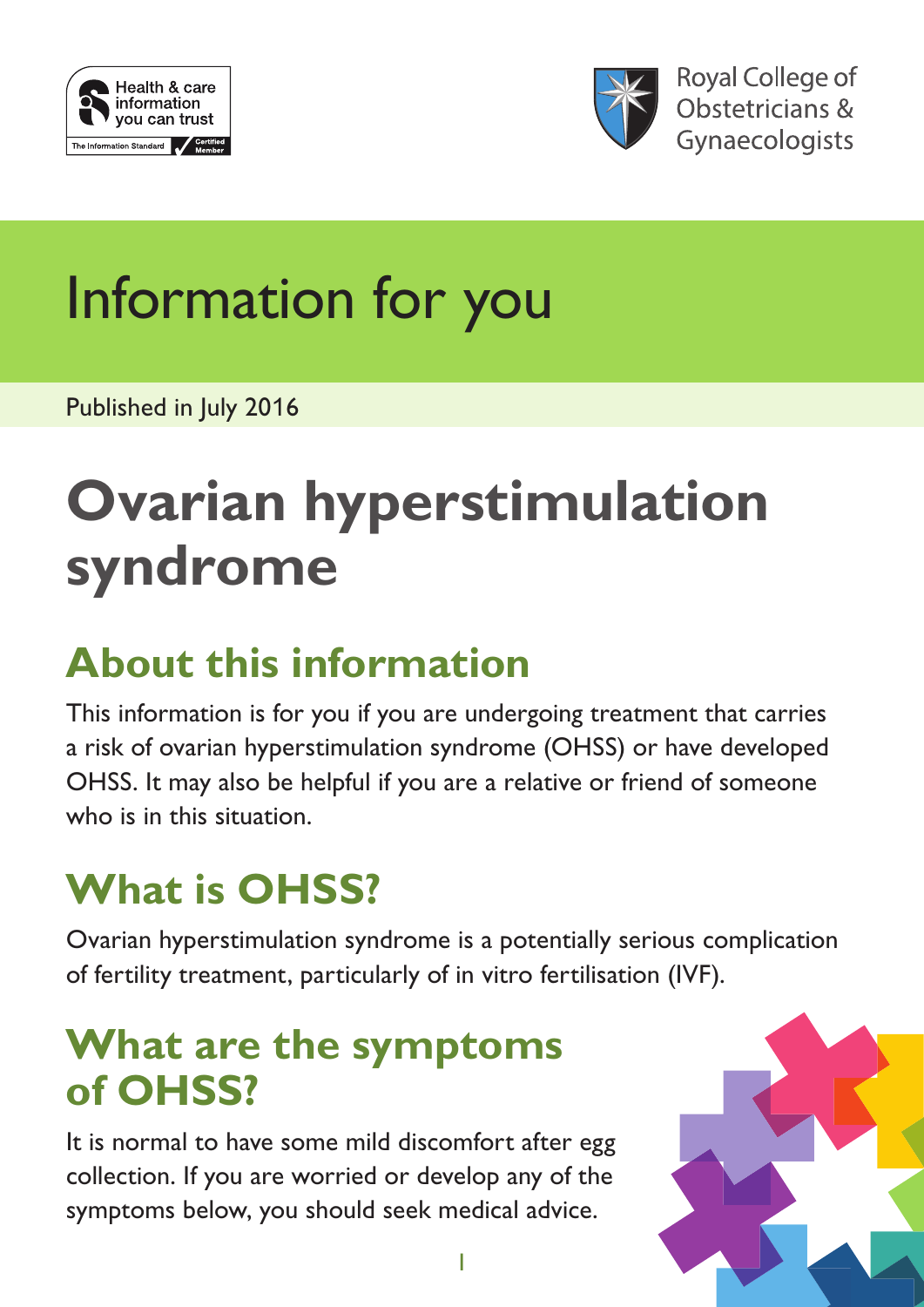OHSS can range from mild to severe:

- **Mild OHSS** mild abdominal swelling, discomfort and nausea.
- **Moderate OHSS** symptoms of mild OHSS, but the swelling is worse because of fluid build-up in the abdomen. This can cause abdominal pain and vomiting.
- **Severe OHSS** symptoms of moderate OHSS with extreme thirst and dehydration. You may only pass small amounts of urine which is dark in colour and/or you may experience difficulty breathing because of a build-up of fluid in your chest. A serious, but rare, complication is formation of a blood clot (thrombosis) in the legs or lungs. The symptoms of this are a swollen, tender leg or pain in your chest and breathlessness. You should report any unusual symptoms to your doctor.

### **What causes OHSS?**

Fertility drugs, usually gonadotrophins, are used to stimulate the ovaries during IVF treatment to make eggs grow. Sometimes there is an excessive response to these drugs, leading to OHSS.

Overstimulated ovaries enlarge and release chemicals into the bloodstream. Fluid from the blood vessels leaks into your abdomen and in severe cases into the space around the heart and lungs. OHSS can affect the kidneys, liver and lungs. A very small number of deaths due to OHSS have been reported.

## **Who gets OHSS?**

Mild OHSS is common in women having IVF treatment; affecting as many as 33 in 100 women (33%). However, just over 1 in 100 women (1%) will develop moderate or severe OHSS.

The risk is higher in women who:

- have polycystic ovaries
- are under 30 years old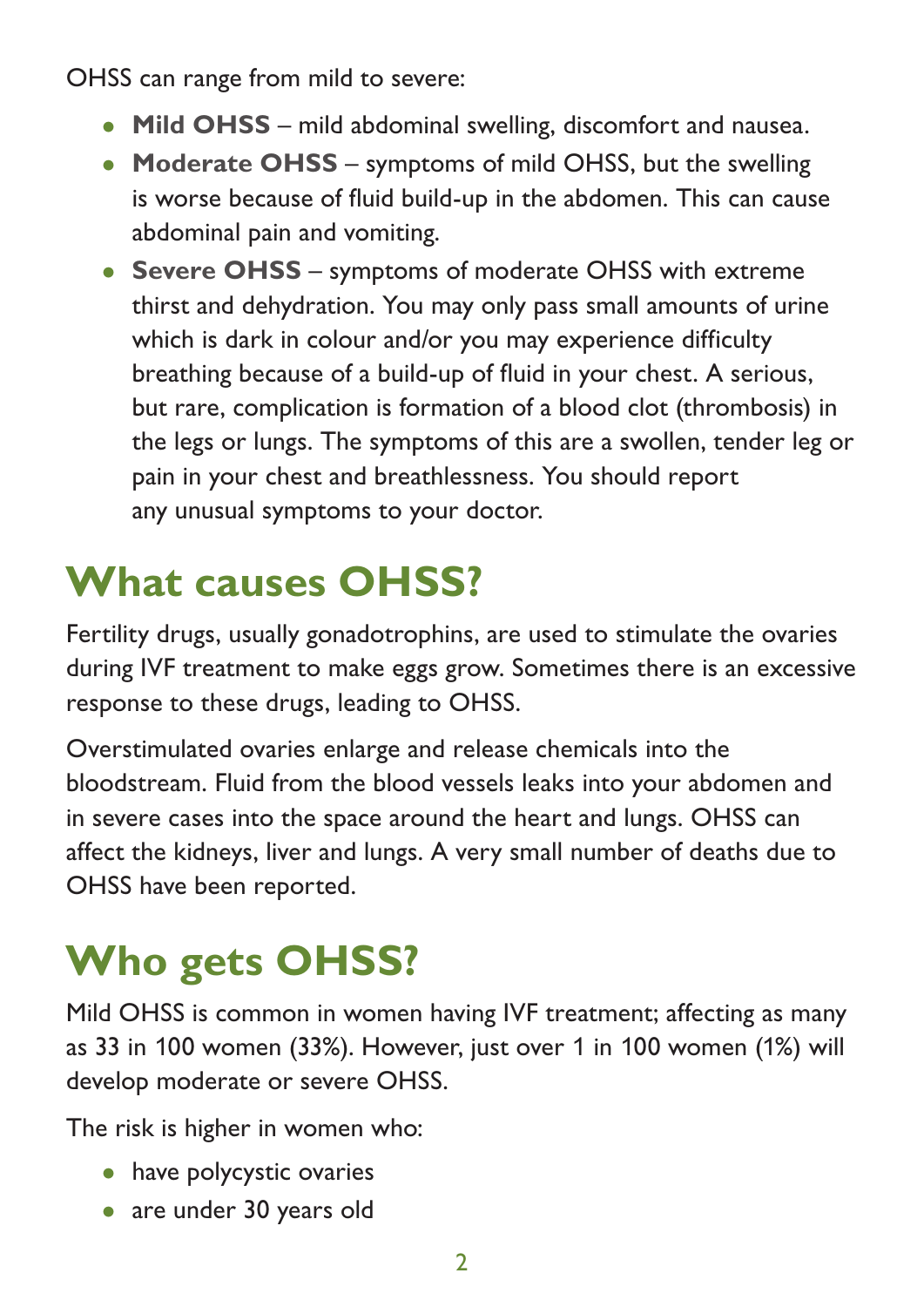- have had OHSS previously
- get pregnant in the same IVF cycle as they get their symptoms, particularly if this is a multiple pregnancy (more than one baby).

#### **How long does it last?**

Most of your symptoms should resolve in 7–10 days. If your fertility treatment does not result in a pregnancy, OHSS usually gets better by the time your next period starts. If you become pregnant, OHSS can get worse and last up to a few weeks or longer.

#### **What should I do if I have mild OHSS?**

If you have mild OHSS, you can be looked after at home. Ensure that you drink fluids at regular intervals depending on how thirsty you feel. If you have pain, take paracetamol or codeine (no more than the maximum dose). You should avoid anti-inflammatory drugs (aspirin or aspirin-like drugs such as ibuprofen), which can affect your kidneys. It is advisable to remain active to reduce the risk of thrombosis.

#### **When should I call for medical help?**

Call for medical help if you develop any of the symptoms of OHSS, particularly if the pain is not getting any better or if you start to vomit, have urinary problems or chest pain or have difficulty breathing.

You should have the details of your fertility unit to call for help and advice.

If you are unable to contact your fertility clinic, contact:

- the A&E department at your local hospital or
- your general practice or
- the NHS on 111.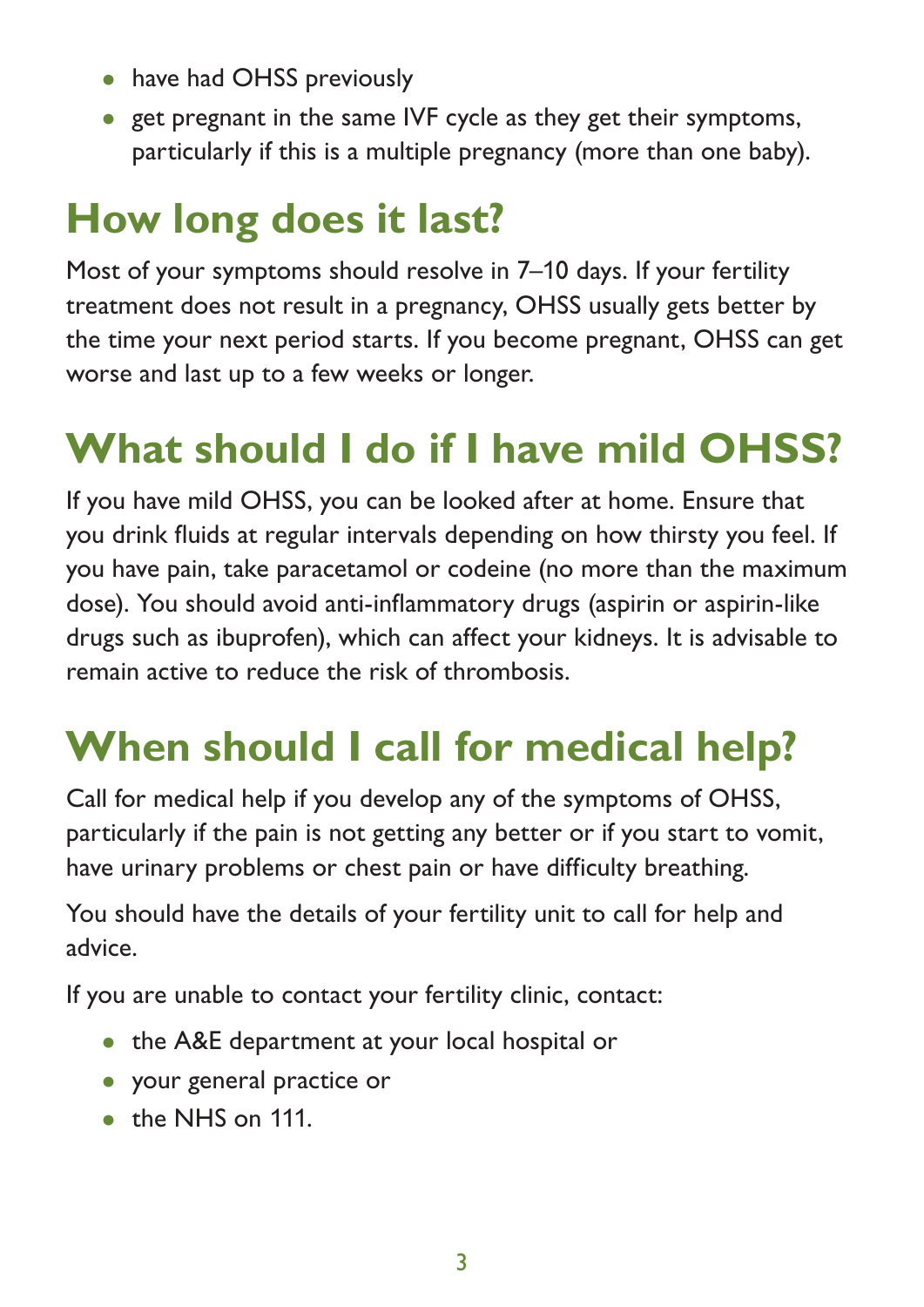## **What may happen at the hospital?**

Your doctor will ask you to describe your symptoms and will examine you. In addition, your doctor may:

- ask about how much urine you are passing and whether it is darker than normal (concentrated)
- measure your blood pressure, pulse rate and breathing rate
- take an initial measurement of your waistline and check your weight to see whether the fluid is building up or reducing
- arrange an ultrasound scan to measure the size of your ovaries and to check whether there is any fluid build-up in your abdomen
- take blood tests to measure how concentrated your blood is and how well your kidneys are working.

A diagnosis is made on the basis of your symptoms, the examination findings and the results of your tests.

If you are well enough to go home, you may be advised to attend for regular check-ups.

## **When will I need to stay in hospital?**

Many women can be managed as outpatients but you may need admission if:

- your pain is not helped by pain-relieving medications
- you have severe nausea and vomiting
- your condition is not getting better
- you will be unable to attend hospital easily for monitoring and follow-up.

If you are vomiting, you may need a drip to replace the fluids you have lost. The fluid will help to keep you hydrated and may contain sugar and carbohydrates (for energy), and minerals and chemical elements (for regulating and maintaining the organs in your body).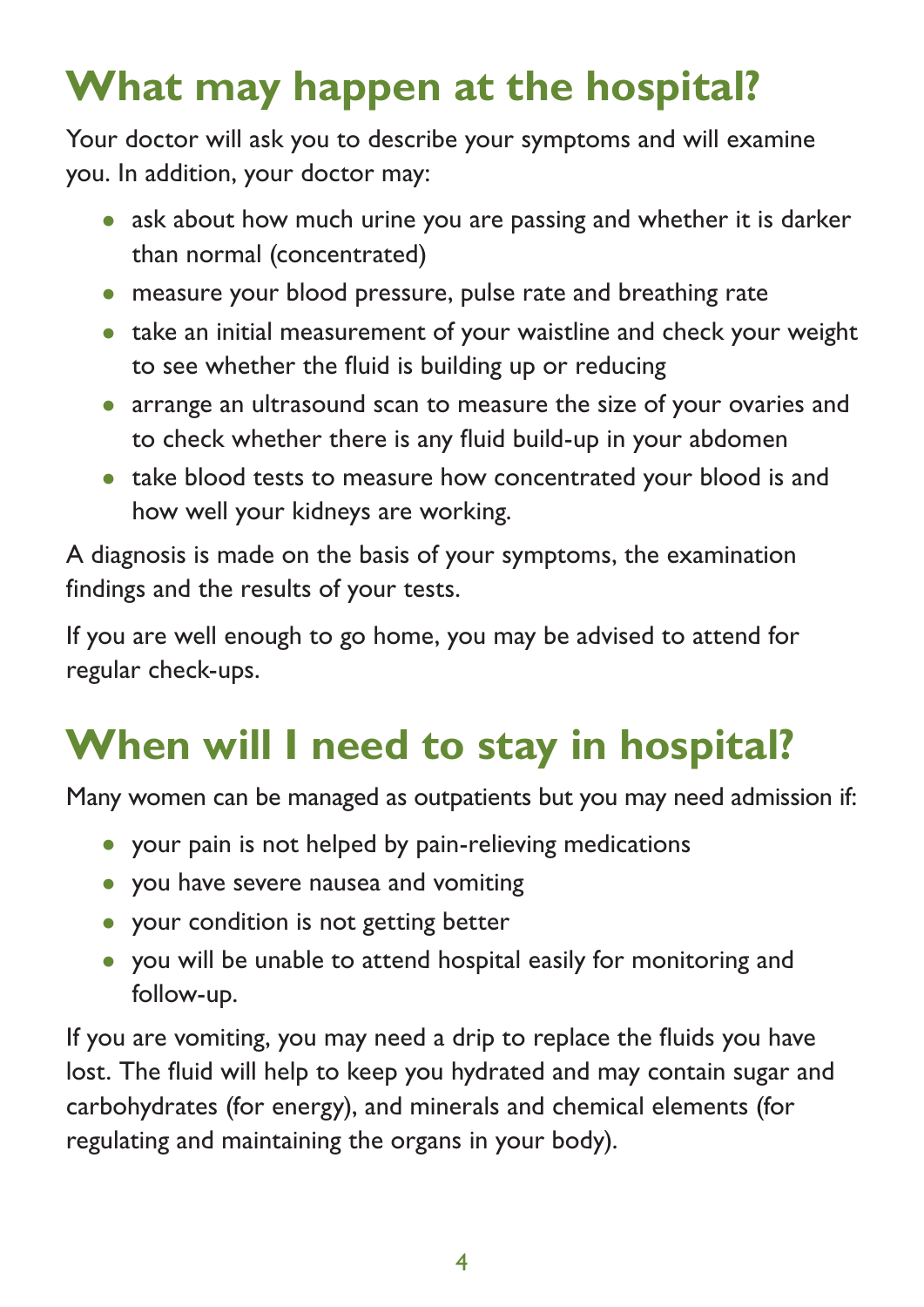It is important that, if you are admitted to a hospital which is not the one where you had your fertility treatment, your care is discussed and coordinated with a specialist in this condition.

## **What is the treatment for OHSS?**

Although there is no treatment that can reverse OHSS, it will usually get better with time. Treatment is to help symptoms and prevent complications.

This includes:

- pain relief such as paracetamol or codeine
- anti-sickness drugs to help reduce nausea and vomiting
- an intravenous drip to replace fluids
- support stockings and heparin injections to prevent thrombosis (a blood clot in the leg or lungs). Heparin injections for blood thinning should be continued for 7 days from cure of your symptoms if you are not pregnant or until the end of the 12th week of your pregnancy.

If your abdomen is tense and swollen because of fluid build-up, you may be offered a procedure known as a paracentesis. This is when a thin needle or tube is inserted under ultrasound guidance into your abdomen to remove fluid. You may be offered a local anaesthetic for this procedure. This treatment helps relieve discomfort and improve kidney function and your breathing. Rarely, advice may be sought from a more specialist team which may involve anaesthetists and/or intensive care doctors.

#### **Are there any ongoing concerns if I have had OHSS and become pregnant?**

- To lower the risk of developing a blood clot in your legs or lungs, you will be advised to continue wearing support stockings and taking heparin (blood-thinning) injections until 12 weeks of your pregnancy.
- You may be at increased risk of developing pre-eclampsia or giving birth to your baby prematurely. However, there are no known risks to your baby's development as a result of OHSS.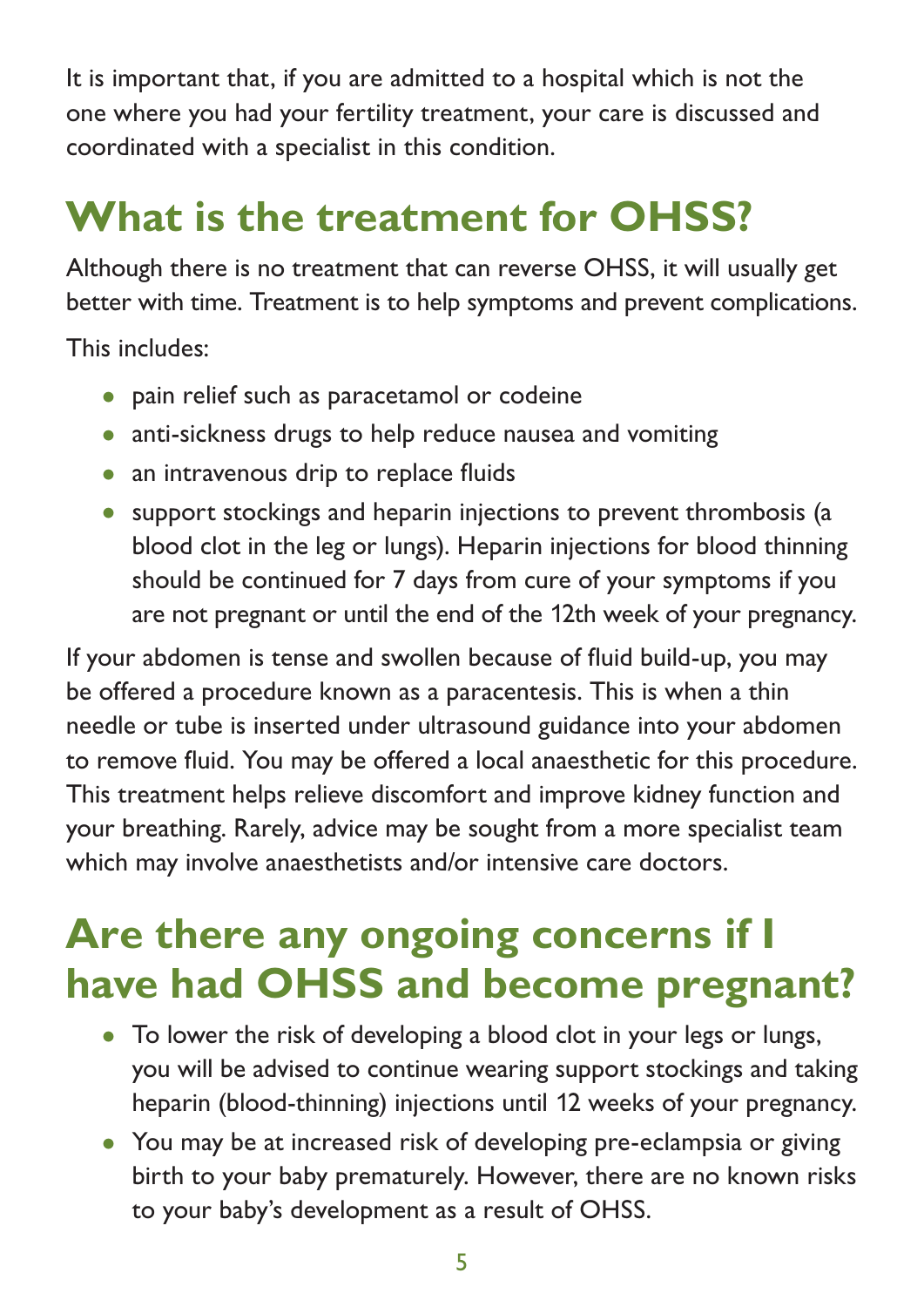#### **Is there anything else I should know?**

- Your fertility clinic should provide you with full written information about your fertility treatment, including the risk of OHSS and a 24-hour help number.
- If you develop OHSS, your ovaries will be enlarged and painful. You should avoid having sex or doing strenuous exercise to avoid injury to the ovaries.
- A few women develop OHSS as an after-effect of other fertility treatment or even in a normal conception but this is very rare.

#### **Key points**

- OHSS is a potentially serious complication of fertility treatment, particularly of IVF.
- It can range from mild to severe. Mild OHSS is common and usually gets better with time. More severe cases require specialist care and hospital admission.
- It is important to make contact with your fertility unit if you develop symptoms of OHSS.

#### **Useful organisations**

#### **Human Fertilisation and Embryology Authority (HFEA)**

10 Spring Gardens London SW1A 2BU Tel: 020 7291 8200 Website:**[www.hfea.gov.uk](http://www.hfea.gov.uk/)**

#### **Infertility Network UK**

Charter House 43 St Leonards Road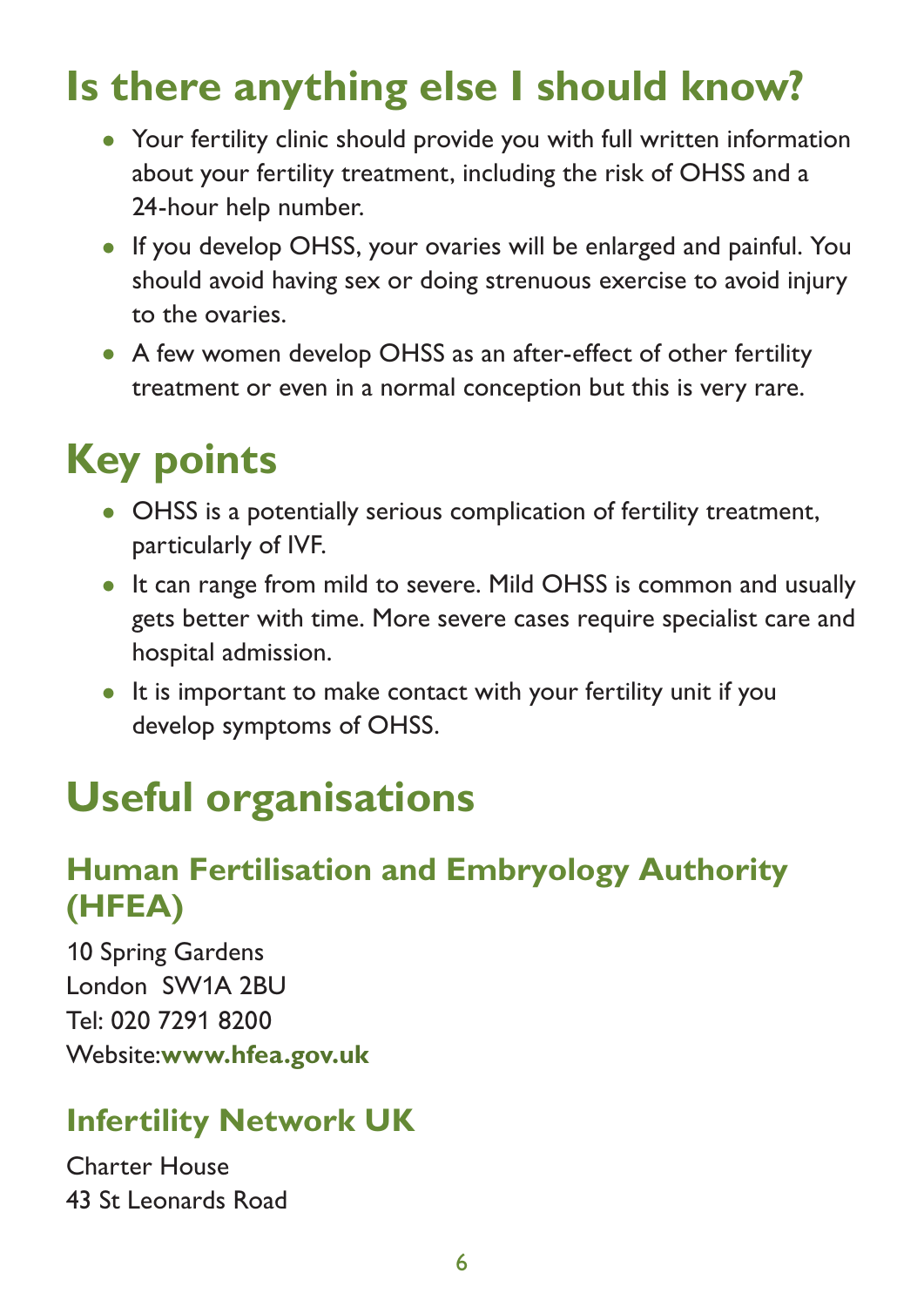Bexhill on Sea about your healthcare. When the choices to make about your healthcare. East Sussex TN40 1JA Tel: 01424 732361 Website: **[www.infertilitynetworkuk.com](http://www.infertilitynetworkuk.com/)**  $H$ i veze treatment treatment treatment treatment treatment treatment treatment treatment treatment treatment treatment treatment treatment treatment treatment treatment treatment treatment treatment treatment treatment t

 $\mathbf{r}$  to choose between different types between different types  $\mathbf{r}$ 

#### **Making a choice Shared Decision** aking a choice

#### Shared Decision Making **Care programme** to promote shared and **What you choose to do should depend on what is important to you.**

If you are asked to make a choice, you may have lots of questions that you want to ask. You may also want to talk over your options with your family or friends. It can help to write a list of the questions you want answered and take it to your appointment.

What are the **pros** and **cons** of each option for me? How do I get support to healthcare. **"I asked 3 Questions..."**

that is **right for me**?

#### **Ask 3 Questions**

**To begin with, try to make sure you get the answers to three key questions if you are asked to make a choice about your healthcare.**

- 1. What are my options?
- 2. What are the pros and cons of each option for me?
- 3. How do I get support to help me make a decision that is right for me?

priysicians give about irealment **\***<br>Ask 3 Questions is based on Shepherd HL, et al. Three questions that patients can ask to improve the quality of information<br>physicians give about treatment options: A cross-over trial. Patient Education and Counsellin





**NHS** 

**What's it all about?** <https://www.aquanw.nhs.uk/SDM>

#### **Sources and acknowledgements**

This information has been developed by the RCOG Patient Information Committee. It is based on the RCOG Green-top Clinical Guideline *The Management of Ovarian Hyperstimulation Syndrome* which you can find online at: **[www.rcog.org.uk/en/guidelines-research-services/guidelines/gtg5](https://www.rcog.org.uk/en/guidelines-research-services/guidelines/gtg5/)**.

This leaflet was reviewed before publication by women attending clinics in St Mary's Hospital, Liverpool Women's Hospital, Queen's Medical Centre, Queen Elizabeth Hospital, King's College London School of Medicine, University Hospital of Leicester NHS Trust, St Mary's Hospital and private practice (Loughborough), by the RCOG Women's Network and by the RCOG Women's Voices Involvement Panel.